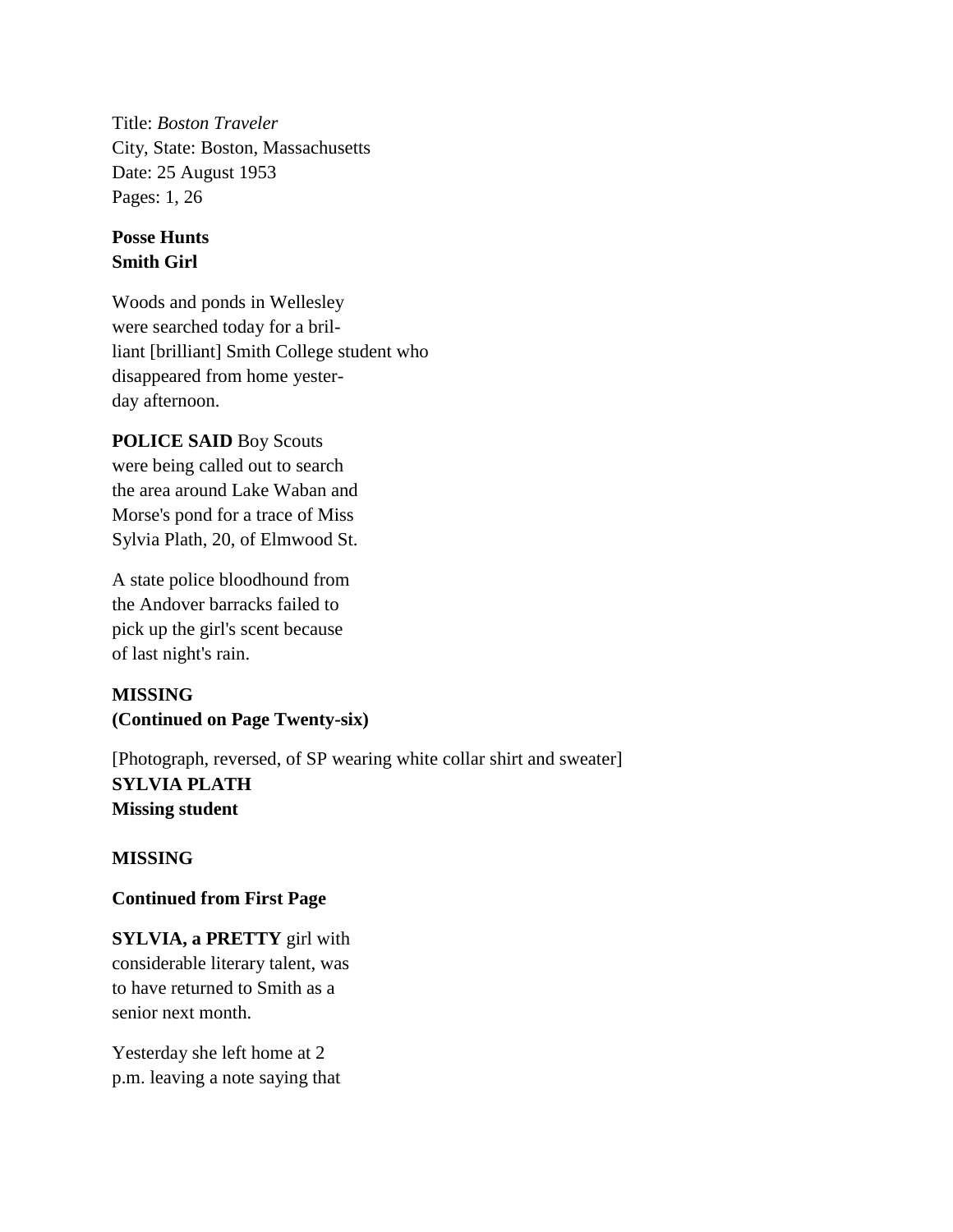she was taking a hike and would be back the same day.

**HER MOTHER,** Mrs. Aurelia S. Plath a Boston University pro-

fessor [professor], instituted a search when Sylvia failed to return.

The girl had been under a doctor's [doctor's] care for several months because [because] of a nervous condition induced [induced ]by her intense application to literary work. She has been writing poetry for national magazines [magazines].

SYLVIA IS a scholarship student and topped her class scholastically last year.

She was editor of the college literary magazine, a member of the college's press board and correspondent for a newspaper.

She won two college poetry awards and had three poems accepted [accepted] by Harper's Magazine.

Her stories and poems have appeared in the magazine Seventeen [Seventeen]. Mademoiselle magazine gave her a \$500 short story award and a guest editorship.

The missing girl is tall. 5 feet 9, weighs 140 and has dark brown hair and brown eyes. She was wearing a light blue skirt and white sleeveless blouse when she left home.